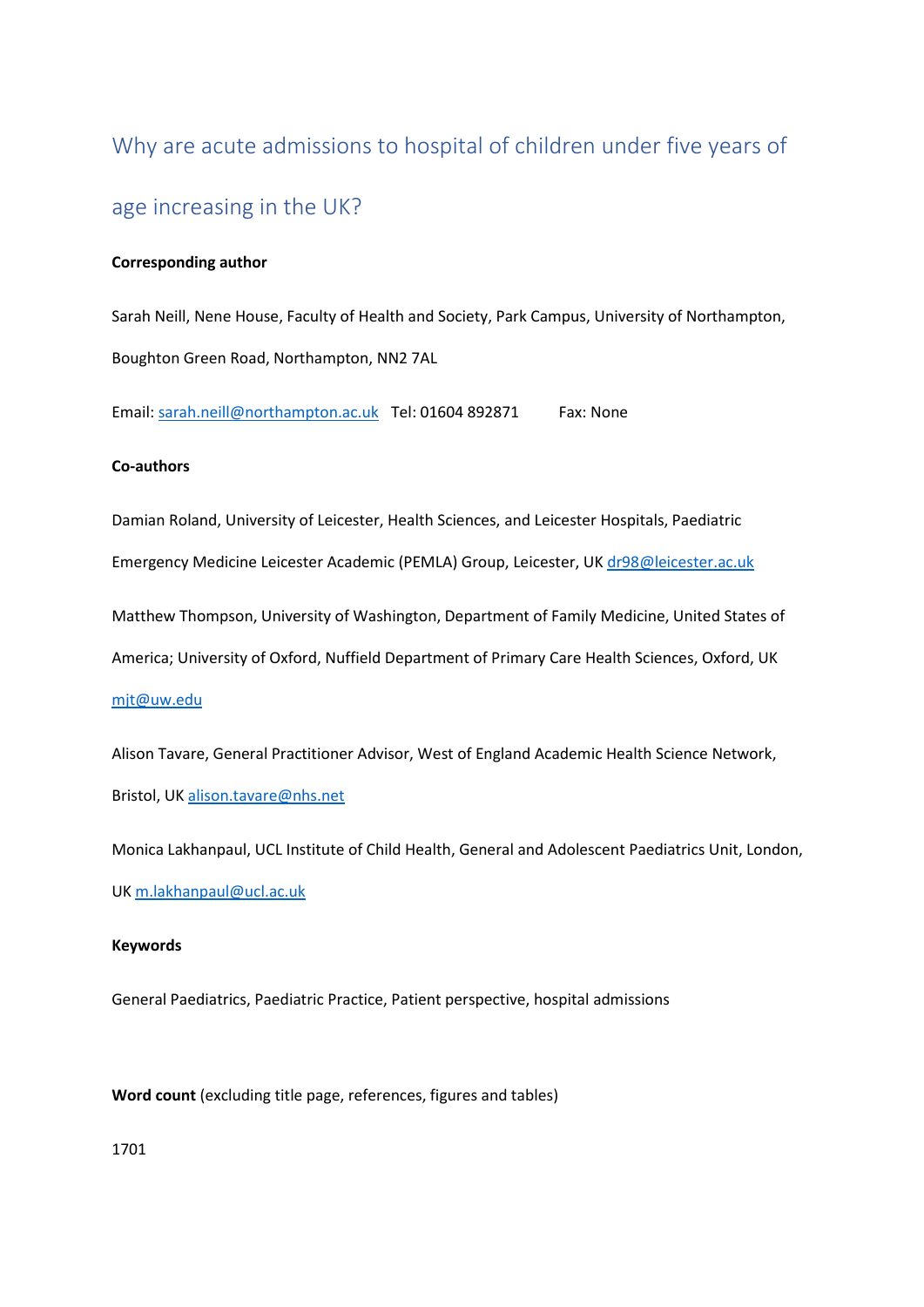# Why are acute admissions to hospital of children under five years of age increasing in the UK?

Children's use of hospital services in the UK has been increasing rapidly since the late 1990s (1-6). Findings from the latest QualityWatch report show significant increases in emergency hospital admissions for infants (23%) and young children aged 1-4 years (11%) between 2006/7 and 2015/16 (data has been adjusted for population increases in each childhood age group), whilst children over the age of 15 years showed a decrease in emergency admissions (6). See Box 1 for their definition of emergency admission.

# **Box. 1 Definition of an emergency admission**

'An admission to hospital that is unpredictable and at short notice because of clinical need. This admission can come via a variety of routes, including the hospital's A&E department, a general practitioner, a consultant clinic or a bed bureau. Our definition excludes transfers of admitted patients from other hospital providers in an emergency.'

(6)

This paper discusses some of the theories and research which provide some insight into the increase in hospital admissions for infants and children under 5 years of age in the UK. Research has been identified in the following areas: social expectations of parents with a sick child, the media and parental anxiety, access to primary care, acuity of the illness, thresholds for admission, duration of hospitalisation and readmission rates, and the impact of health policy, each of which is discussed briefly below.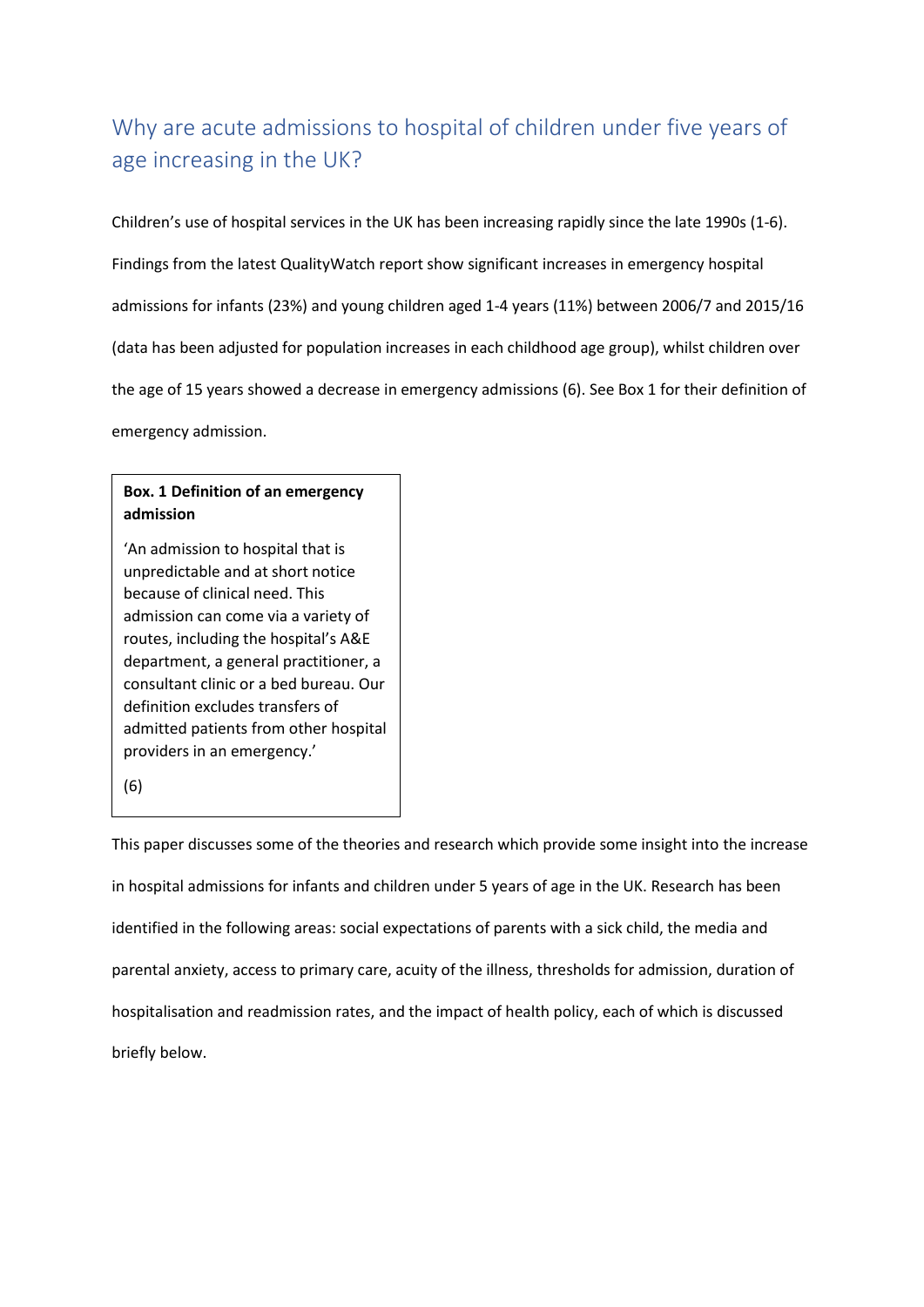# Social expectations of parents with a sick child

The unwritten rules of society place pressures on parents to conform to social expectations. When their children are acutely ill, parents are expected to contain the management of the illness within the family if the illness is minor and to seek help if the illness is serious (8). Parents learn from experiences, in the early days as parents, that they will be subject to felt or enacted criticism if they seek help at the wrong time, or in the wrong place for the level of severity of the illness (9). This isn't surprising given the promulgation of the concept of 'inappropriate attenders' that underpins the thinking of many professionals in first contact services (10-12). Parents are left to judge the level of illness, often without detailed safety netting advice (13). See Box 2 for a definition of 'safety netting'.

#### **Defining safety netting**

'In healthcare, safety netting refers to the provision of information to help patients or carers identify the need to consult a healthcare professional if a health concern arises or changes.'

(7)

When parents seek medical help for their children they are doing so because they feel they can no longer manage the illness independently (14). Consequently, if they are unable to secure the help they need from one part of the service, they will try another. In the absence of adequate safety netting, each encounter is likely to increase parent's anxiety (15). Conversely Maguire et al (16) found that giving safety netting advice reduced the likelihood of re-consultation and therefore, presumably parental anxiety. Anecdotally ED staff report that they are more likely to admit a child when they perceive the child's parent(s) to be very anxious, presenting a possible reason for reduced admission thresholds. This experience is supported by evidence of increased investigations (17) and increased antibiotic prescribing (18) when parents are anxious.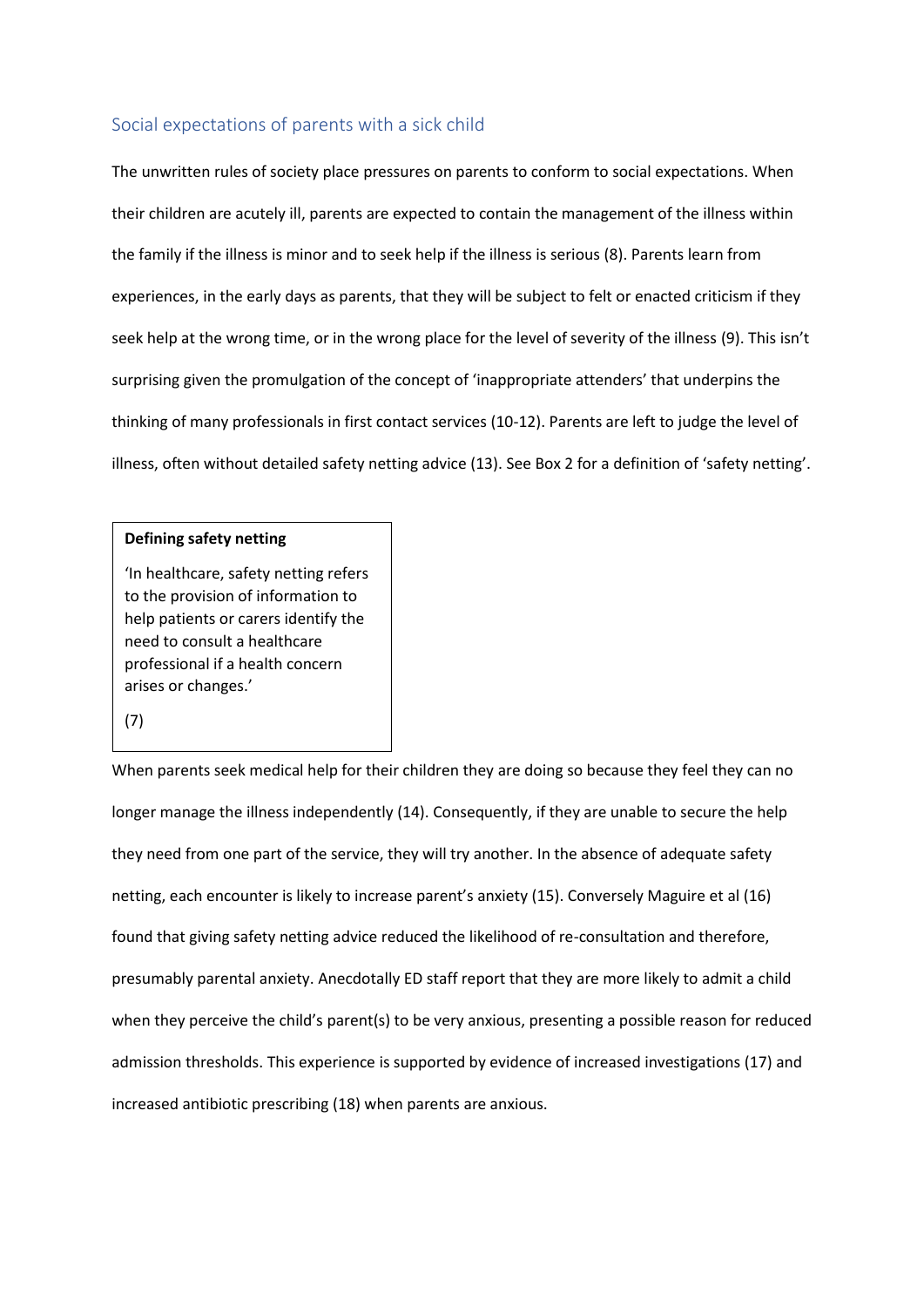#### Media induced fear factor?

Parents' media associated fear of meningitis has been identified in several studies (14, 19, 20). The rise of social media and 24/7 internet access to news reports has increased everyone's access to information, not necessarily with the tools with which to assess its veracity. There is a difficult balance to strike between raising awareness and raising anxiety for parents. Consequently, it is important to evaluation interventions which aim to inform the public.

Internet searching is parents' default mode when searching for information about a specific illness, after a consultation, often leading to additional anxiety and/or uncertainty as the information available is inconsistent and parents say they do not know what to trust (21). This finding reveals a lack of adequate safety netting (13), leaving parents needing to seek information elsewhere, from sources less likely to criticise or from people who do not know them such as emergency departments (9). If decisions about admission are based on professional's awareness of parent's anxiety levels, this could be a contributory factor to rising admissions. That said, listening to parent's concerns should be central in any consultation, as they are the expert on their child. NICE (22) recommends taking parent's concerns into account when assessing the severity of the child's illness.

#### Access to primary care

Many of the papers, reporting the rise in admissions, have focussed on identifying conditions amenable to treatment in primary care (primary-care sensitive) or common infections, implying that these children should have been cared for in primary care (2, 4, 6). Yet where GP practices provide greater accessibility, the numbers of children admitted to hospital for short stays did not change, although their use of ED does decline (23). Accessibility seems to be a bigger issue out of hours. The commonest reason for parents to call NHS 111 was because their GP surgery was closed (24). NHS 111 provides easy access to advice in contrast to the multi-step process faced by parents wanting to see a GP out of hours, although the advice is often to see your GP possibly indicating limitations of the telephone triage process or a risk averse culture. Other parental concerns include the lack of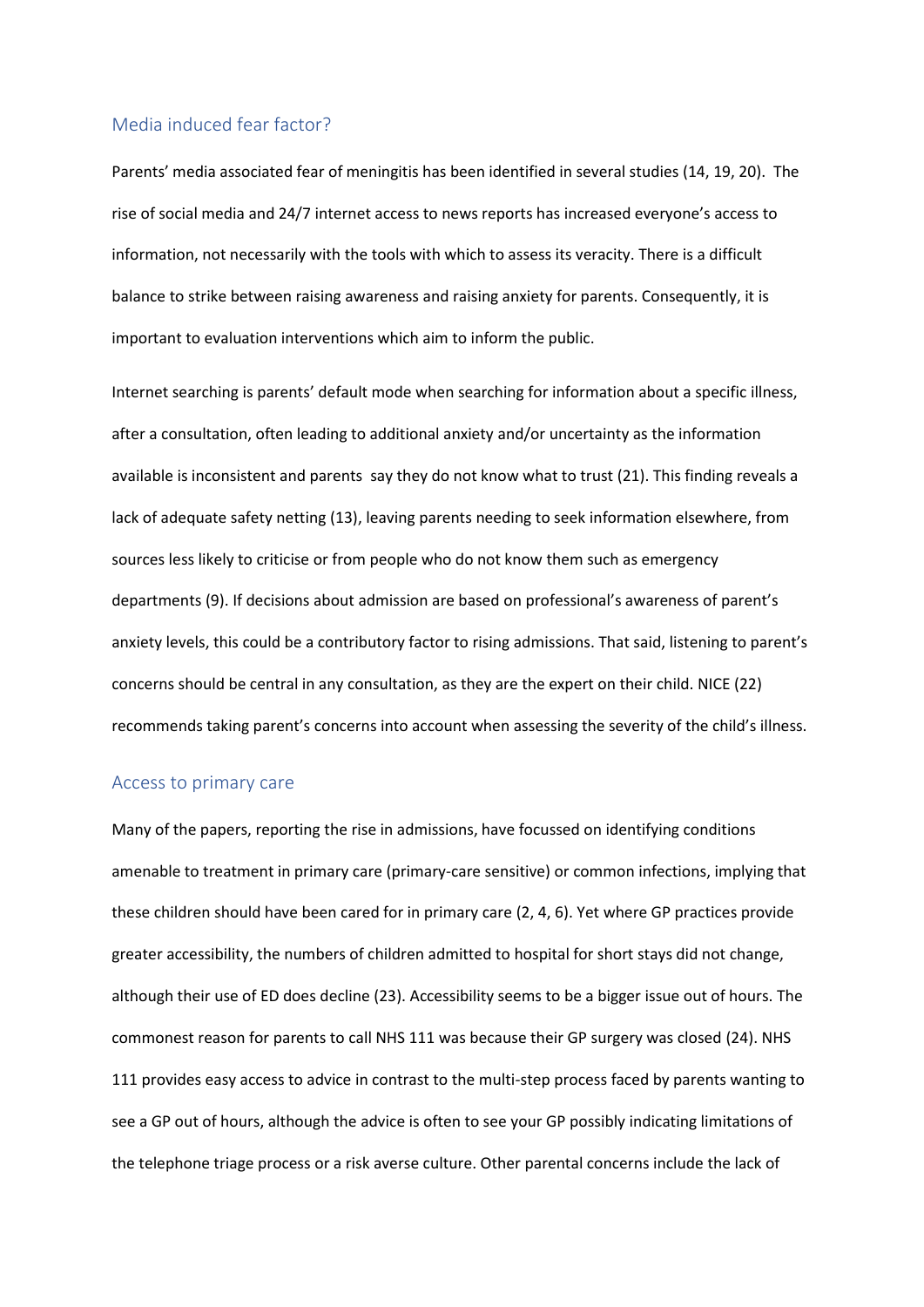continuity of carer, which parents' attribute to GP's high workloads, resulting in a lack of knowledge about each other and a consequent lack of trust (20), which can lead to parents seeking a second opinion elsewhere (25). One of our team reports the loss of capacity in general practice for same day follow up consultations which may also contribute to additional help seeking elsewhere. As yet, no published evidence has been identified which explores the impact of this loss of capacity for same day follow up. There is evidence, though, that the loss of continuity in general practice is associated with increased hospital admissions (26-28).

#### Increasing acuity?

Any discussion concerning increasing demand for health care should consider whether or not the increase is a consequence of increasing severity of illness in the population served. Serious infections are rare in childhood (29) and in-hospital mortality rates are falling, suggesting that fewer very sick children are being admitted to hospital (6) partly as a consequence of improvements in immunisation against cases of meningitis and pneumonia (4).

Emerging evidence on acuity levels is inconclusive. Whilst Koshy et al's (5) review of admissions for acute throat infection, one of the top 10 reasons for emergency admission, concluded that severity of that illness had not increased in line with the increase in admissions, Roland et al's (30) more recent assessment of acuity in a large tertiary children's emergency department found, as a proportion of all children presenting, that it was stable, if not increasing. It is important to recognise that 'acuity' is a poorly defined term and represents the amalgamation of a spectrum of measures (physiological, observational and subjective). This ambiguity may explain why the evidence is inconclusive concerning whether or not increasing acuity explains the increase in hospital admissions.

# Lowered thresholds for admission

The 'threshold' of any admission is a multifaceted decision. There is a purely clinical component which ranges from need for critical or intensive care which would be undisputed by a majority of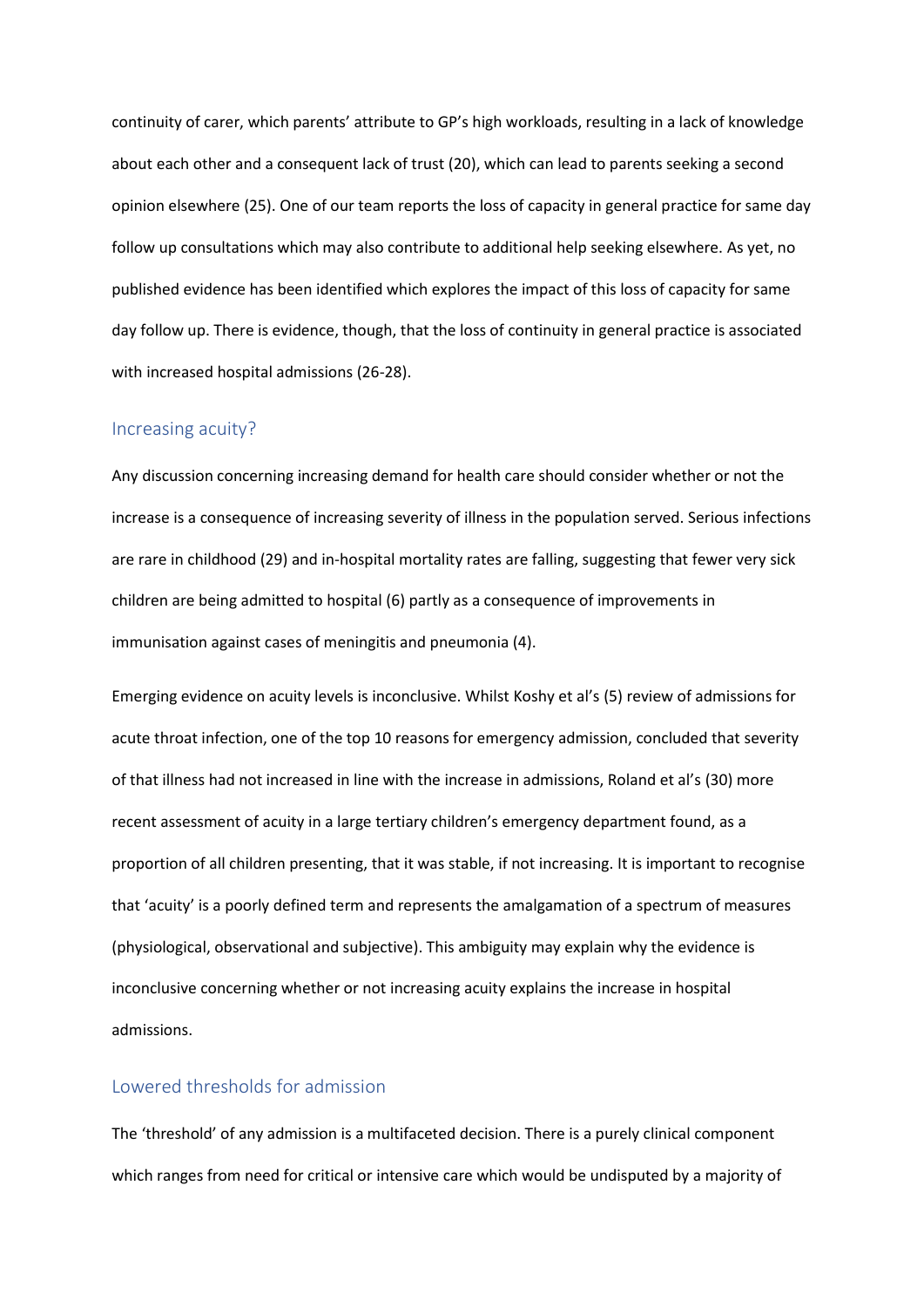professionals to softer clinical interventions such as the observation of feeding. Layered on top of this are also parent and carer desires (see social expectations above), bed availability (there is an implicit pressure to discharge borderline cases if beds are not freely available) and professional biases. The latter is complex in itself but relates to education and experience, previous adverse events and communication skills (31). A doctor at the beginning of their paediatric training almost by definition is going to be more risk averse than a consultant of 10 years standing. The logic would then follow that an emergency and urgent care services staffed by a higher proportion of those with child health experience, although not necessarily paediatricians, would be able to better quantify and manage risk. However, even taking into account experience increasing awareness of high profile media cases involving medical error and an increased risk of litigation have likely pushed all professionals to a slightly higher risk averse state.

# Duration of hospitalisation and readmission rates

Duration of hospital admissions is shorter than ever before; one consequence of this shorter hospital stay is an increase in readmission rates (6), adding to the number of acute admissions. Such short admissions need to be supported by effective safety netting so that children are discharged in the care of parents who have sufficient information to care for their children independently as they recover from their illness.

# Impact of health policy

Some UK policy decisions may have had an unintended impact on children's admission rates. Changes to GP contracts in 2004, allowing them to opt out of out-of-hours care, has been linked to the increase in childhood admissions to hospital (2-4). However, the coincidence in the timing of the GP contract change and increasing admissions does not equate to causality. Cecil, Bottle et al.'s (3) time series analysis concluded that although primary care policy reforms had led to increases in admission for children with chronic conditions that could be managed in primary care (primary-care sensitive conditions), short-stay admissions for infectious illness, they suggested, was more likely to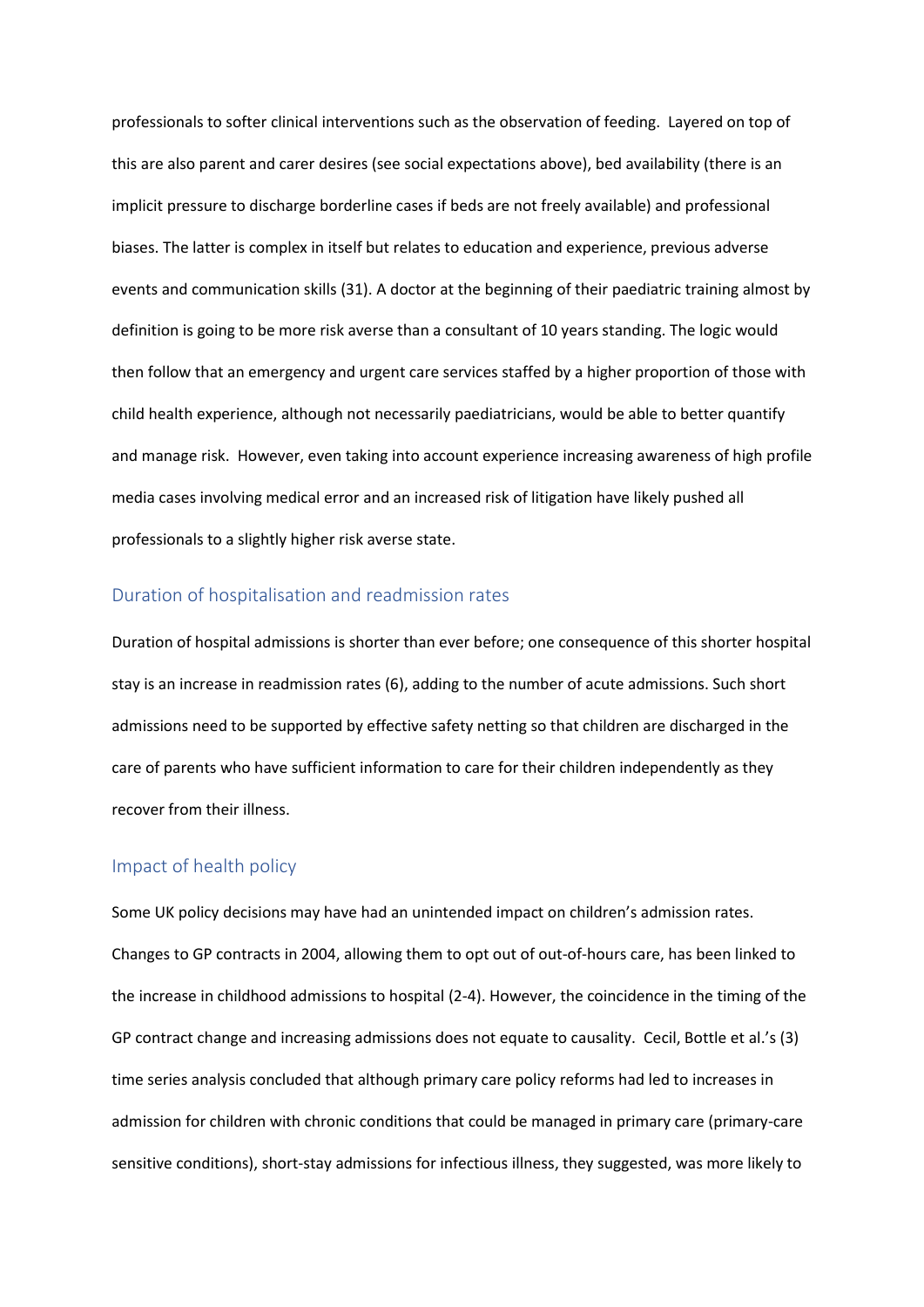be related to lowered thresholds for hospital admission and/or the admission of children for observation as a consequence of the 4 hours wait target in UK emergency departments. The continuing trend, despite improvements in childhood mortality and morbidity, suggests that a broader, more holistic, integrated approach to the issues is needed.

#### In conclusion

This short review has found little evidence that increasing admission is related to increased acuity, instead it has revealed a complex interplay of health policy driven targets, access to primary care out of hours, loss of continuity in general practice, reducing length of stay and increasing readmission rates, limited safety netting, and the impact of social media and social expectations on parents and professionals. Gill et al (4) concluded that the rise in admissions for common infectious illness in children under 5 years represented 'a systematic failure of the NHS in assessing children with acute illness that could be managed in the community', a conclusion also derived from Saxena et al's (2) earlier work. Further research is needed to understand the impact of the whole of the child's journey to hospital admission, so that interventions can be developed to safely care for children with acute illness at home rather than in hospital.

#### References

1. Sands R, Shanmugavadivel D, Stephenson T, Wood D. Medical problems presenting to paediatric emergency departments: 10 years on. *Emerg Med J.* 2012;29.

2. Saxena S, Bottle A, Gilbert R, Sharland M. Increasing Short-Stay Unplanned Hospital Admissions among Children in England; Time Trends Analysis '97–'06. *PLoS ONE*. 2009;4(10):e7484.

3. Cecil E, Bottle A, Sharland M, Saxena S. Impact of UK Primary Care Policy Reforms on Short-Stay Unplanned Hospital Admissions for Children With Primary Care–Sensitive Conditions. *Ann Fam Med.* 2015;13(3):214-20.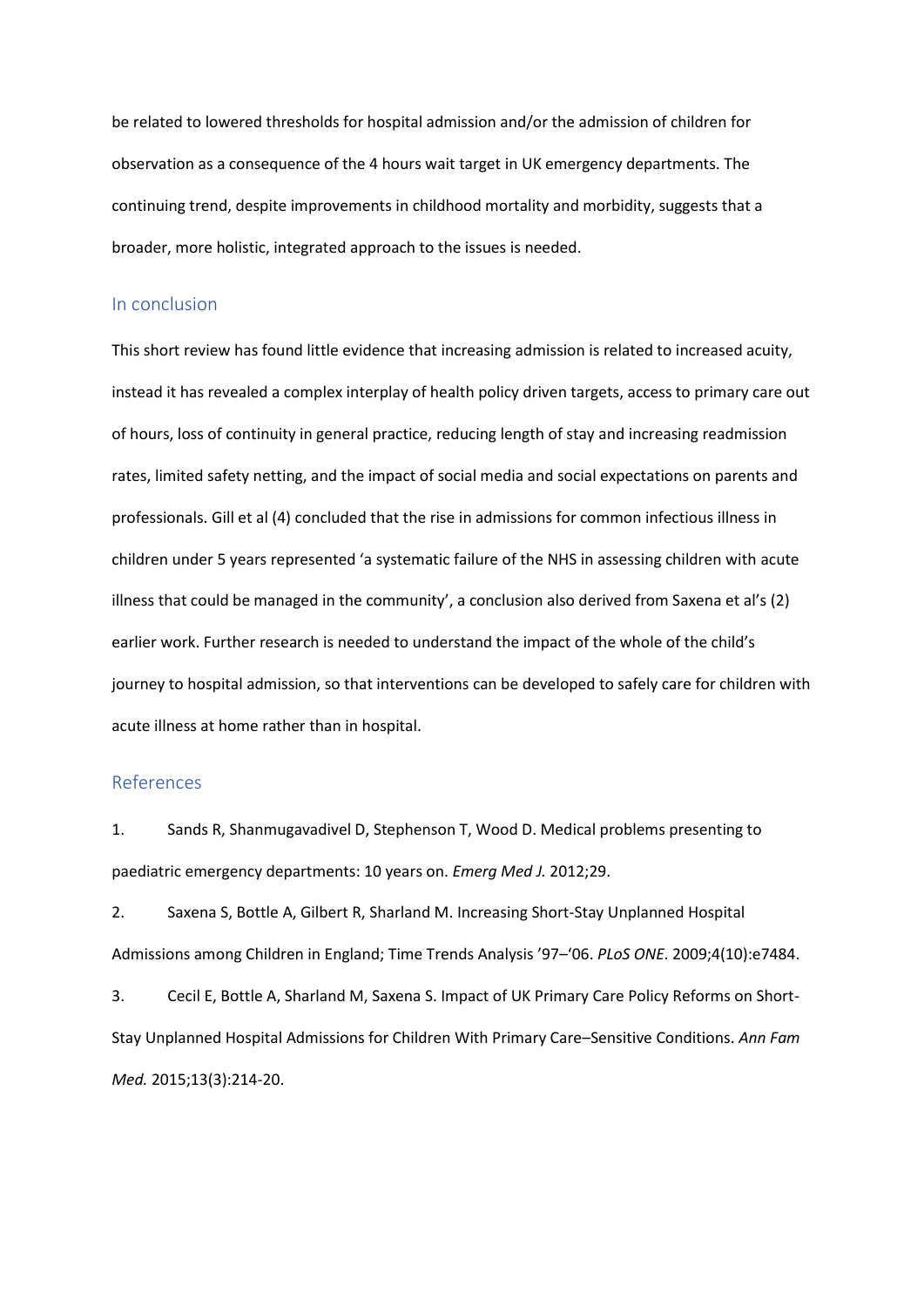4. Gill PJ, Goldacre MJ, Mant D, Heneghan C, Thomson A, Seagroatt V, et al. Increase in emergency admissions to hospital for children aged under 15 in England, 1999-2010: national database analysis. *Arch of Dis Child*. 2013;On line first(February 11, 2013).

5. Koshy E, Murray J, Bottle A, Aylin P, Sharland M, Majeed A, et al. Significantly increasing hospital admissions for acute throat infections among children in England: is this related to tonsillectomy rates? *Arch of Dis Child.* 2012;97(12):1064-8.

6. Keeble E, Kossarova L. Quality Watch. Focus on: Emergency hospital care for children and young people What has changed in the past 10 years? Research report. The Health Foundation and Nuffield Trust; 2017.

7. Roland D, Jones C, Neill S, Thompson M, Lakhanpaul M. Safety netting in healthcare settings: what it means, and for whom? *Arch Dis Child Educ Pract Ed* 2014;99(2):48-53.

8. Neill S. Containing acute childhood illness within family life: A substantive grounded theory. *J Child Health Care.* 2010;14(4):327-44.

9. Neill S, Cowley S, Williams C. The role of felt or enacted criticism in understanding parent's help seeking in acute childhood illness at home: A grounded theory study. *Int J Nurs Stud.*  2013;50(6):757–67.

10. Ehrich K. Reconceptualizing 'inappropriateness': researching multiple moral positions in demand for primary healthcare. *Health: An Interdisciplinary Journal for the Social Study of Health, Illness and Medicine.* 2003;7(1):109-26.

11. Sanders J. A review of health professional attitudes and patient perceptions on 'inappropriate' accident and emergency attendances. The implications for current minor injury service provision in England and Wales. *J Adv Nurs.* 2000;31(5):1097-105.

12. Sempere-Selva T, Peiro S, Sendra-Pina P, Martinez-Espin C, Lopez-Aguilera I. Inappropriate use of an accident and emergency department: magnitude, associated factors, and reasons-an approach with explicit criteria. Ann Emerg Med. 2001;37:568 - 79.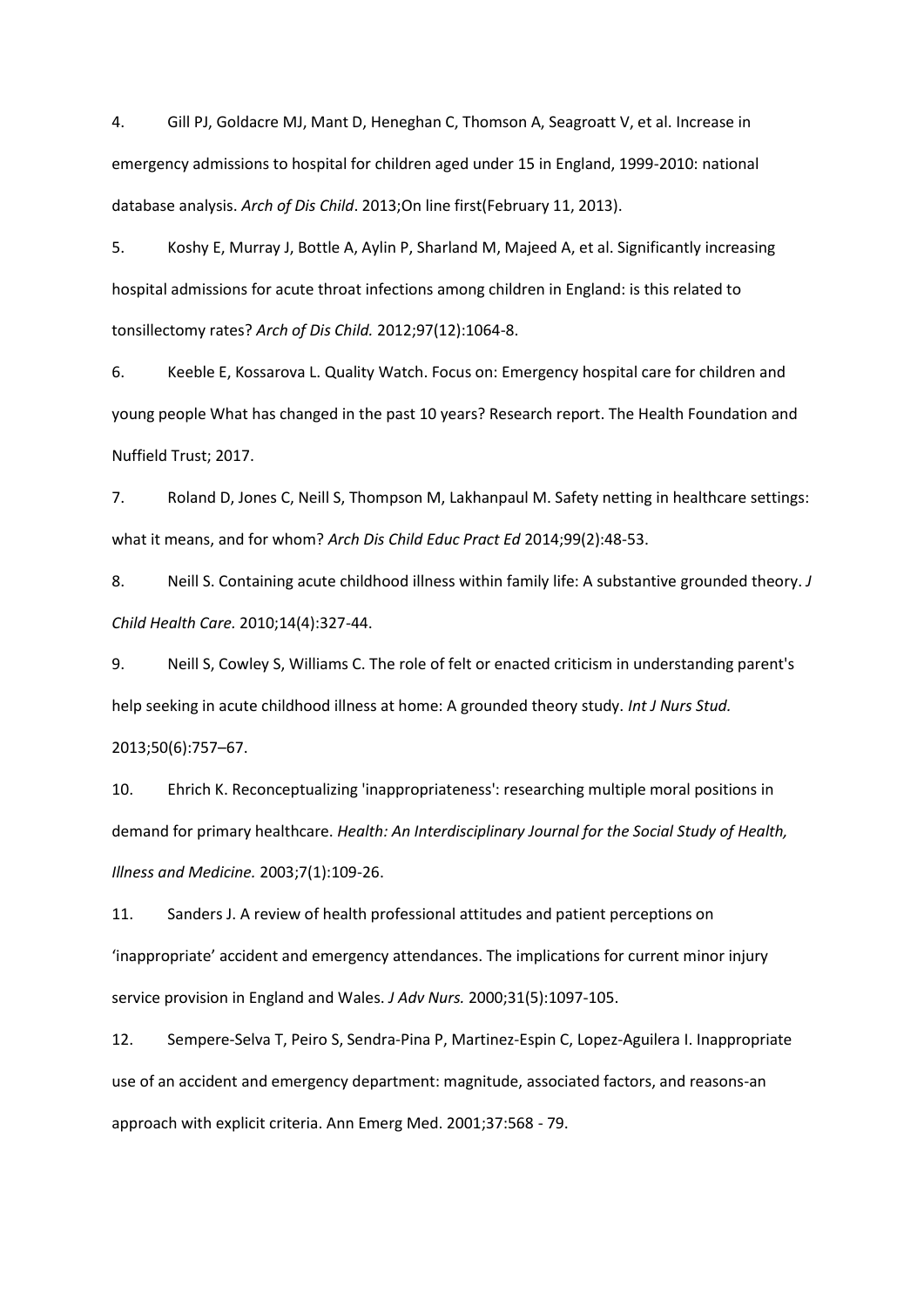13. Jones C, Neill S, Lakhanpaul M, Roland D, Singlehurst-Mooney H, Thompson M. The safety netting behaviour of first contact clinicians: a qualitative study. BMC Family Practice. 2013;14(1):140.

14. Neill S. Family Management of Acute Childhood Illness at Home: A Grounded Theory Study [Doctoral]. London: King's College London; 2008.

15. Royal College of Paediatrics and Child Health, Royal College of General Practitioners, College of Emergency Medicine, NHS Direct, University of Leicester, University of Nottingham, et al. To understand and improve the experience of parents and carers who need assessment when a child has a fever (high temperature). London: Royal College of Paediatrics and Child Health; 2010.

16. Maguire S, Ranmal R, Komulainen S, Pearse S, Maconochie I, Lakhanpaul M, et al. Which urgent care services do febrile children use and why? *Arch Dis Child.* 2011(online June 3).

17. Natale JE, Joseph JG, Rogers AJ, et al. Cranial computed tomography use among children with minor blunt head trauma: Association with race/ethnicity. *Arch Pediatr Adolesc Med.* 2012;166(8):732-7.

18. Lucas PJ, Cabral C, Hay AD, Horwood J. A systematic review of parent and clinician views and perceptions that influence prescribing decisions in relation to acute childhood infections in primary care. *Scand J Prim Health Care*. 2015;33(1):11-20.

19. Kai J. What worries parents when their pre-school children are acutely ill, and why: a qualitative study. *BMJ*. 1996;313(7063):983-6.

20. Neill S, Jones C, Lakhanpaul M, Roland D, Thompson M. Parents' help-seeking behaviours during acute childhood illness at home: A contribution to explanatory theory. *J Child Health Care.* 2014;Online first October 8, 2014.

21. Neill S, Jones C, Lakhanpaul M, Roland D, Thompson M, the ASK SNIFF research team. Parent's information seeking in acute childhood illness: what helps and what hinders decision making? *Health Expect.* 2014:Online first October 20, 2014.